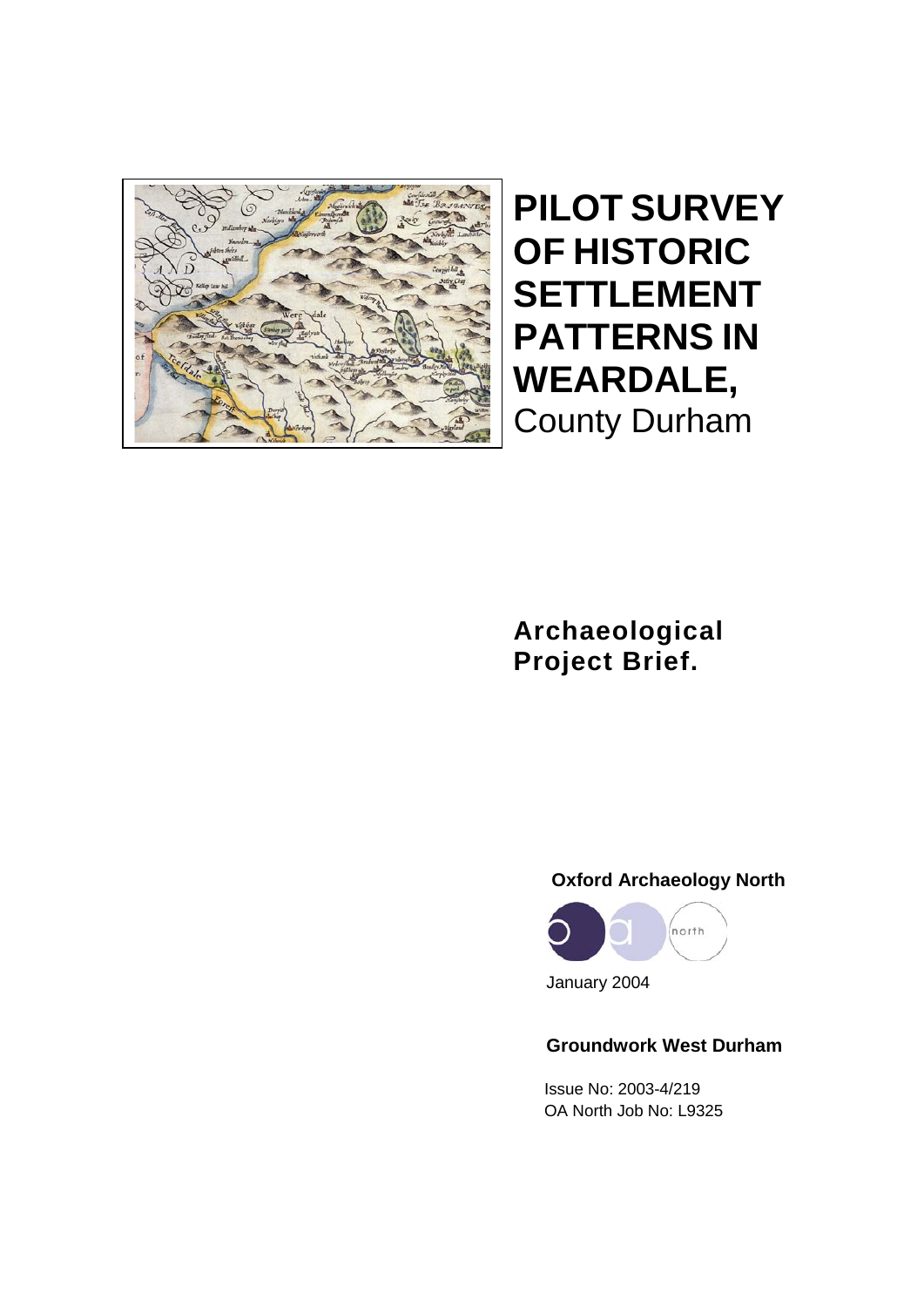#### *Proposals*

*The following project brief is in response to a request by Groundwork West Durham on behalf of the Weardale Society to undertake a pilot survey of a small number of historic settlement patterns of Weardale. The survey is designed to document and illustrate the basic settlement patterns, with a view to compliment other surveys and projects in the Dale.*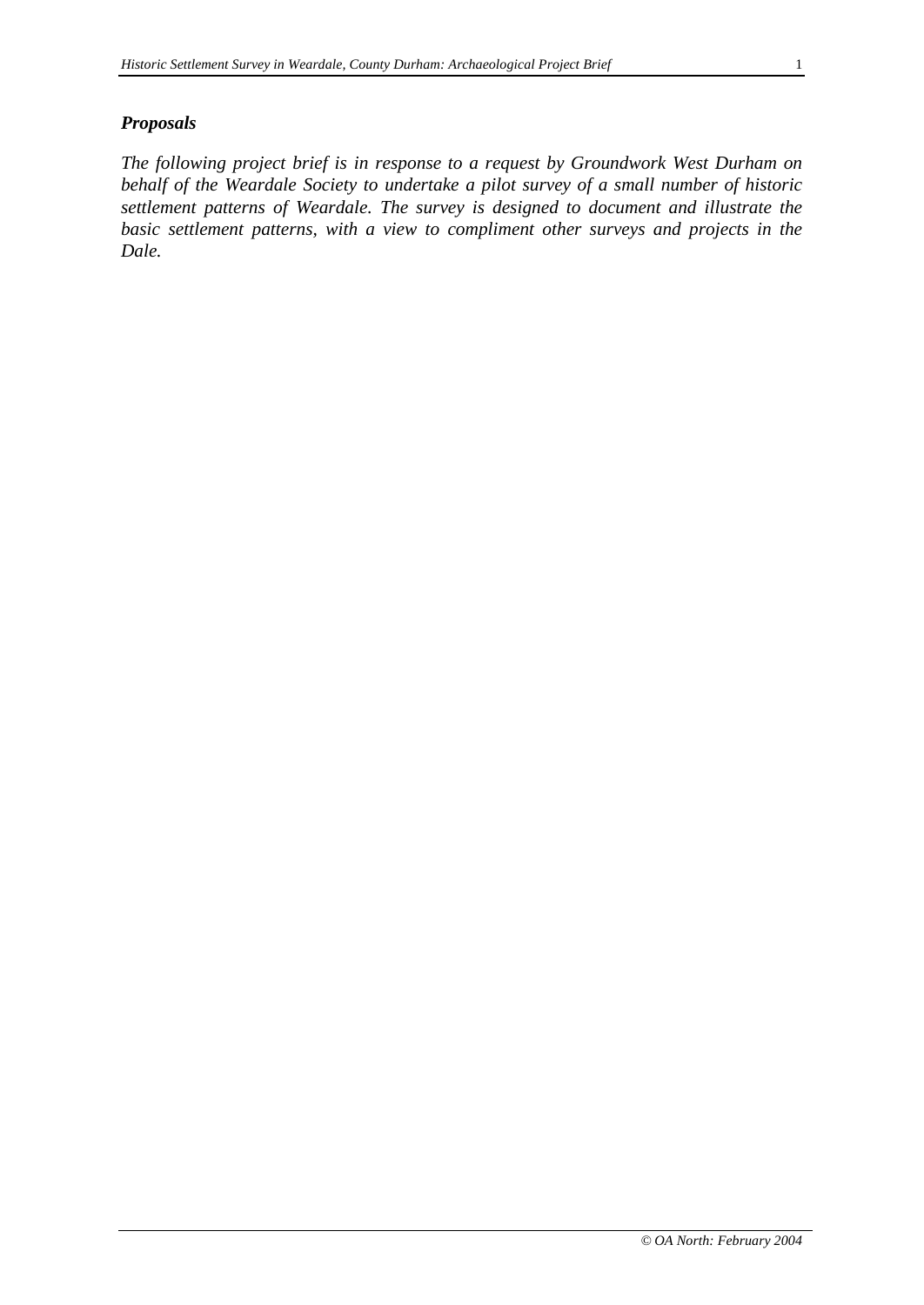### **1.1 PROJECT BACKGROUND**

- 1.1.1 This brief is provided for a project being undertaken by Groundwork West Durham on behalf of the Weardale Society and funded by NRF. Tenders are invited for the pilot survey proposed to explore the traditional vernacular architecture of buildings, and the archaeological and historical development of five classic Weardale villages, in County Durham. A consequence will be to promote a holistic view of Weardale villages. It is hoped that the survey will be extended elsewhere in the future, and it will complement other surveys and projects in the dale.
- 1.1.2 Small settlements in upper Weardale are one of the less explored aspects of the historic environment. There exists a classic Weardale layout which seems to date from the medieval and post-medieval periods and comprises a ribbon development of two-row villages (Roberts 1996). For this reason these historic settlements are as much a part of the archaeological landscape as a Romano-British settlement, for example. This is further emphasised when taking into account the influence and management of the settlement over its immediate environs, such as extractive industries, field systems, and areas of woodland.
- 1.1.3 Unlike most other features of the archaeological landscape, however, these settlements are continually being modified by their inhabitants in order to meet the demands of modern life. Up-to-date information of the historical and archaeological importance of a settlement would therefore aid development control decisions as well as maintaining a record prior to any changes for the future.
- 1.1.4 One of the main aims of the project is to liase with the local community and encourage their participation through meetings and activities. They should also be able to utilise the survey results to develop further projects.
- 1.1.5 For the purpose of the pilot study only five preferred settlements have been chosen, which are aimed at covering a variety of settlement types for both agricultural and industrial activities;
	- **Frosterley** (centred NY 025369)**:** farming (Peakfield) and quarrying
	- **Eastgate** (centred NY 951388) **and Westgate** (centred NY 907383)**:** cluster settlements and industry (Height's Quarry), also linked to historic parkland
	- **Rookhope** (centred NY 938428)**:** leadmining
	- **Wearhead** (centred NY 858397) **and Crawleyside** (centred NY 993402)**:** rail links, agriculture and ancient settlements
	- **Edmundbyers** (centred NZ 017501)**:** vernacular architecture, ancient settlements.
	- 1.1.6 This brief has been prepared in order that detailed specifications and tenders may be sought from appropriately resourced, qualified and experienced archaeological contractors to undertake the archaeological pilot project outlined below. Any response to this brief should follow English Heritage Guidelines (MAP2 1991) and should be in accordance with standard guidelines, such as the IFA Standard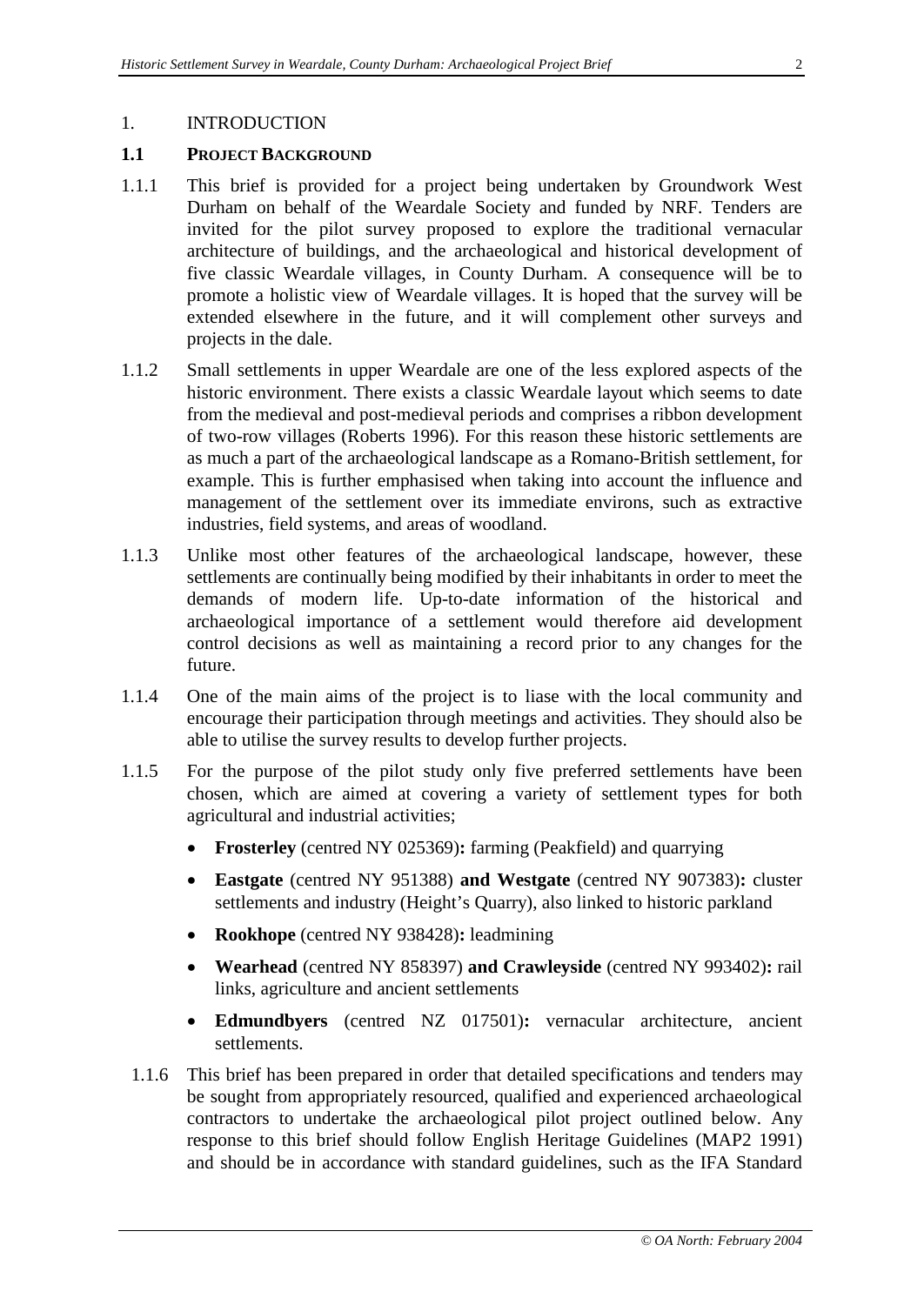and Guidance Notes. The project should not commence until approval of a specification has been issued by the Archaeology Officer of Durham County Council.

### **1.2 ARCHAEOLOGICAL BACKGROUND**

- 1.2.1 Evidence of settlement in Weardale originates in the Mesolithic period, with findspots of flint artefacts having been found in a number of places across the valley. People have continued to inhabit the area ever since and there is evidence of important Neolithic and Bronze Age activity within the dale. The later history of Weardale is intimately connected with the great medieval Deer Park of the Prince Bishops of Durham and forest at Stanhope. This covered as much as 30,000 acres and was home to an annual great hunt (Crosby 1989, 6-7). The hunt was a major economic factor in the area and many of the local inhabitants were expected to supply goods and services for these events (*ibid*). By the thirteenth century plans were afoot to convert the Deer Park for a more profitable purpose (Bowes and Wall nd, 4). New farms were encouraged, although initially on a seasonal basis using temporary structures called 'shielings' (*ibid*; Crosby 1989, 7). Nevertheless, these soon developed into more permanent villages. Place-name evidence provides an indication of the past land use of the Deer Park; for instance the settlements at Eastgate and Westgate are thought to relate to their position around the original entrances to the Park (Surtees 1925).
- 1.2.2 Contemporaneously, and perhaps even slightly earlier in the late twelfth century (Crosby 1989, 7), efforts were also being made to prospect for iron and lead (Bowes and Wall nd, 4) as an extension of the great Royal mines of the Alston area, just to the west. Mining eventually led to settlements in the area growing in size and complexity. This was aided by a period of increased political and military stability during the sixteenth and seventeenth centuries (Graham 1939), which allowed the settlements to develop at speed.
- 1.2.3 The eighteenth and early nineteenth centuries saw a period of increased national growth and much of the land was improved or enclosed (Crosby 1989, 7). Many of the settlements in Weardale benefited and grew in size (Crosby 1993), with the majority of the inhabitants being both miners and farmers (Bowes and Wall nd, 4). Up until the beginning of the nineteenth century most people were still living in one-storey thatched dwellings. Such small houses would often house both animals and people and were relatively simply furnished (Graham 1939, 77). Larger farmhouses, on the other hand, would often be built '*in the form of a miniature border keep*' (*op cit*, 86-7). Stone was typically used in building from the seventeenth century onwards (Atkinson 2001, 58), with heather thatch and flag floors also being common (*op cit*, 58-9).
- 1.2.4 During the later nineteenth century the iron and lead industries began to decline and quarrying now became the major source of employment (Crosby 1993). However, the general decline that had begun with the demise of the mining was only slowed and not halted by the development of quarrying. By this time most of the settlements in the area had already acquired new churches and chapels, particularly Methodist (Whellan 1894), a number of shops (Crosby 1989, 8), and had developed transport networks, of which many served the mines and quarries (Bowes 1996). By 1866 the collapse of Stanhope Park, which once dominated the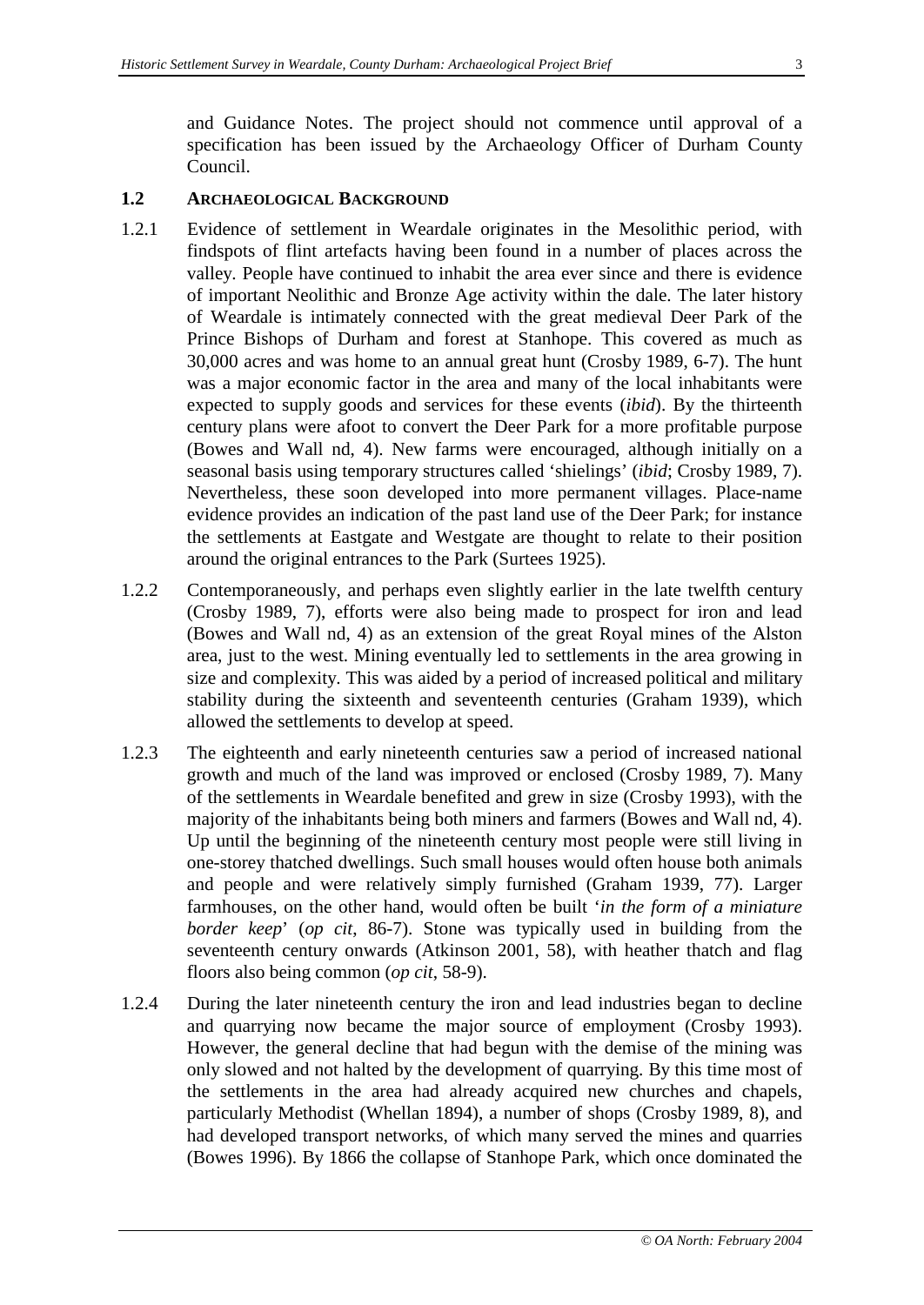area, was symbolised by the establishment of several new parishes (Whellan 1894).

1.2.5 Compared to the eighteenth and nineteenth centuries when the villages of the dale were at their industrial peak, today they seem somewhat diminished (Bowes and Wall nd, 5). However, their shared origins and development have resulted in a classic layout with a distinct vernacular architecture. It is this that the survey aims to investigate.

### 2 OBJECTIVES

- 2.1 The pilot study for the Historic Settlement Survey has two main objectives;
	- It proposes to document and illustrate the basic settlement patterns of a series of upper Weardale villages in a structured and integrated study. In addition, the survey should identify areas within Weardale that are of archaeological interest to help inform planning decisions and facilitate in development control policy. The information would also be utilised in land management and also in conservation considerations. In this way, a profile of the heritage of each of the five settlements will inform the Historic Landscape Characterisation of the County. Such a process of 'characterisation' of the historic environment is high on the agenda of all heritage bodies as a result of the English Heritage *Power of Place* (2000) publication.
	- It also aims to encourage and stimulate involvement of the community. Therefore, it should serve as a facilitator for further projects that can be taken up by community groups, and will provide a direction on future research or direction for professional bodies alike. Consequently, the public awareness of heritage issues and resources can be increased by the public dissemination of the results of the profiling exercise, including talks and where possible content development for local websites.
- 2.2 The project will be carried out in the following way to the achieve these objectives:
- 2.2.1 *Desk-Based Assessment:* to collate and assess existing information about the archaeology of each of the settlements and its immediate surroundings. This should determine the nature, survival, quality, extent and importance of any known archaeological remains by means of a brief desk-based assessment, and identify zones of development in the settlements through cartographic evidence.
- 2.2.2 *Buildings Investigation and Recording:* to record a set of buildings, identified by the Weardale Society, within the settlement core of each village.
- 2.2.3 *Community Activities:* to initiate community activities in the form of community meetings to discuss the results of the survey, an activity day to encourage community participation, and a trip to each of the local schools.

### 3 METHODOLOGY REQUIREMENTS

### **3.1 DESK-BASED ASSESSMENT**

3.1.1 *Documentary research:* a brief assessment of any relevant information on the archaeology of each settlement and its immediate surroundings should be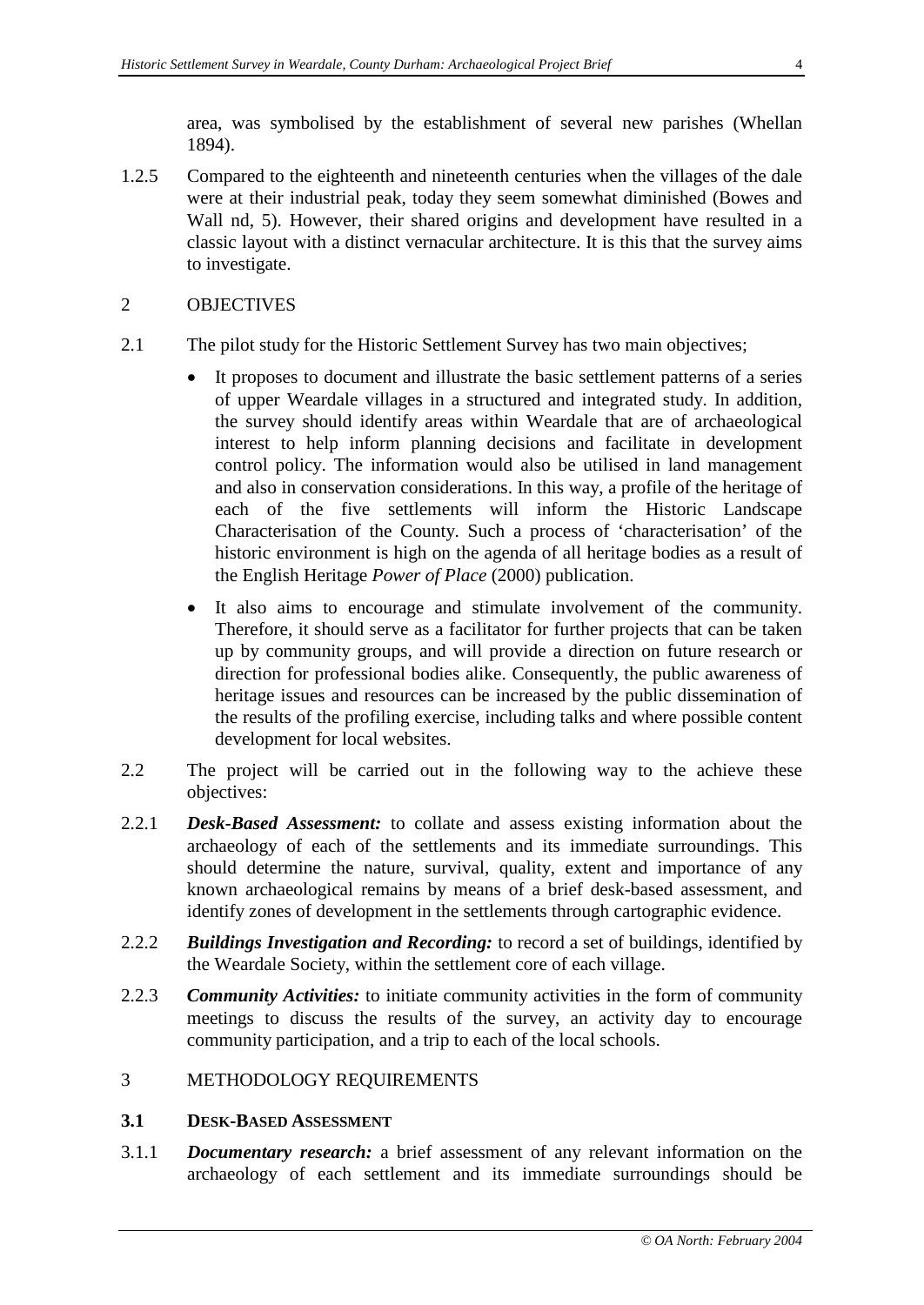compiled. This will involve the collation and assessment of any relevant information held in County Durham Sites and Monuments Record (housed at County Hall). This will identify important archaeological sites and assess the potential of known sites. Furthermore, an assessment of relevant published sources including articles in national, regional and local journals should be considered together with any relevant unpublished documents, such as reports compiled by heritage conservation professionals and student theses.

- 3.1.2 References in the Durham Record Office and the Clayport Library Local Studies Collection should be consulted, along with the Weardale Society, who will provide local expertise and knowledge of the settlements. This will serve to assess the archaeological potential of areas not identified through the SMR.
- 3.1.3 *Cartographic analysis:* the collation and assessment of all cartographic information relevant to the area is required in order to identify historic land use, to examine the siting of old boundaries and trackways and assess the field systems, and to identify any early buildings. An assessment of the topography and land use of the area through maps and site visits would also be beneficial. This analysis will provide information to assist in the identification of zones of development in each settlement and is likely to inform the Historic Landscape Characterisation of the County.
- 3.1.4 *Aerial photography:* an assessment of aerial photographic evidence held at the County Durham Sites and Monuments Record and Durham University will provide information on the historic settlements and their landscape settings. Both vertical and oblique aerial photographs should be inspected and catalogued for the project archive. Where relevant it may be necessary for the replotting of appropriate archaeological and topographical information by a suitably qualified specialist at a scale of 1:2500.

### **3.2 BUILDINGS INVESTIGATION AND RECORDING**

- 3.2.1 The Weardale Society will identify the buildings of historic interest to be examined in each village. A non-intensive photographic record of the exterior of each of the buildings is required and should be included in the archive.
- 3.2.2 An additional written description and brief analysis should be provided for each building, comparable to the approach taken by the Listing Inspectors of English Heritage.
- 3.2.3 It is envisaged that it may lead to local initiatives relating to the internal inspection of buildings and detailed recording of observed features.

### 3.3 **COMMUNITY ACTIVITIES**

3.3.1 Tenders are required to provide a broad programme for community involvement. This should consider encouraging student participation from schools in and around Weardale. In addition, it is intended that there should be a series of public meetings or activity days within the Weardale community to actively encourage any further information that may contribute to the primary research work, and to maintain contact and provide updates. This should culminate with a number of exhibitions or meetings to present the findings. A list of possible topics for further or future research to be tackled by local groups should be presented.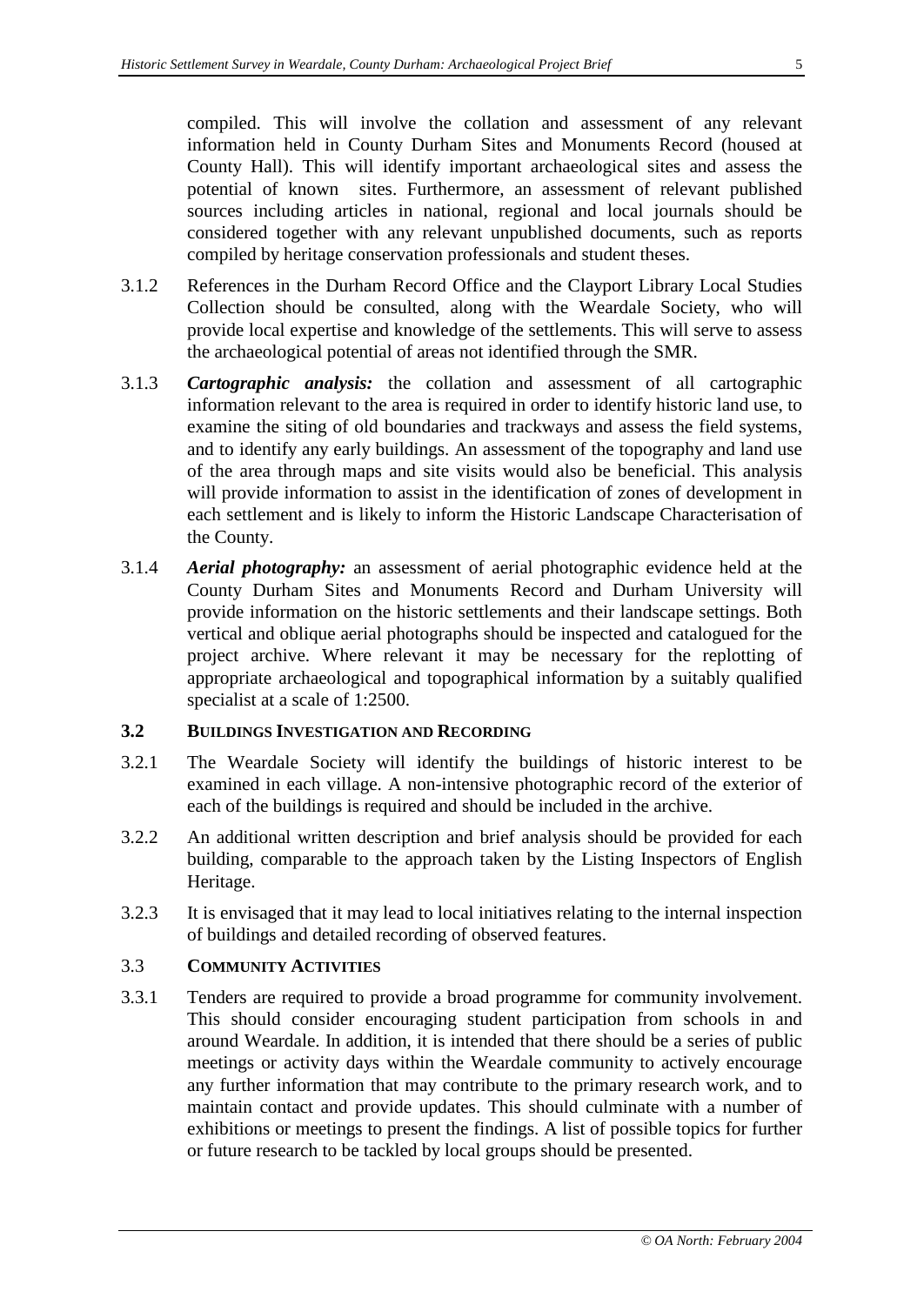3.3.2 Durham University and Durham County Council are currently developing the North East Regional Research Framework for the Historic Environment, which aims to identify research priorities for the North East Region. The appointed contractor/consultant should make reference to existing communities in the research area.

#### 4 REPORT

- 4.1 The archaeological study should result in a report. The overall report should include individual statements on each village studied, presented to a standard format. Each village section should be presentable as stand alone documents when removed from the final report, with each settlement having a relevant bibliography, together with relevant figures and plates.
- 4.2 The overall report should summarise the available evidence in an ordered form, synthesise the data, and comment on the quality and reliability of the evidence. As a minimum it should include:
	- a front cover/frontispiece
	- a concise, non-technical summary of the results
	- a contents list and acknowledgements
	- background to the project
	- the dates on which the project was undertaken
	- a description of the methodology employed, and procedures
	- individual village reports
	- a site location plan for each village, related to the national grid
	- appropriate illustrations and plates
	- a complete bibliography of sources from which data has been derived
	- a copy of this brief and the successful project design with details of any agreed departures from either document.
- 4.2 The report will identify areas of defined archaeology. An assessment and statement of the actual and potential archaeological significance of the identified archaeology within the broader context of regional and national archaeological priorities should be made.
- 4.3 Two black and white draft versions of the report, due *(to be advised),* are to be sent to Groundwork West Durham, who will forward them for review and comment.
- 4.4 The final report must be completed by *(to be advised)*. Five bound colour copies will be submitted to Groundwork West Durham. These will be disseminated as follows; one copy to Groundwork West Durham, one copy to the Archaeology Officer at Durham County Council, and three copies to the Weardale Society.
- 4.5 An electronic version in MSWord format on a CD should also be forwarded to the Weardale Society for their use.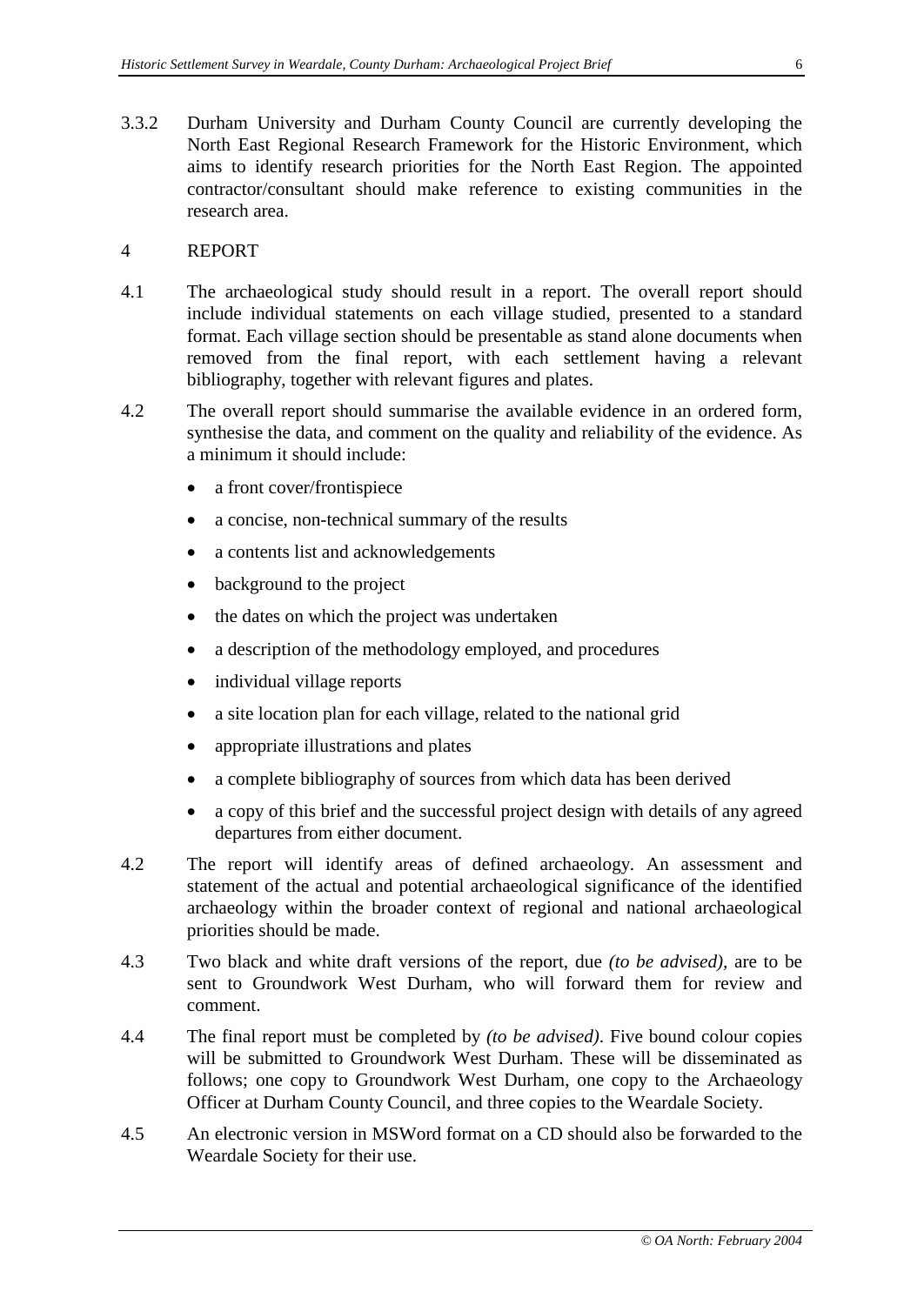### 5 ARCHIVE

- 5.1 The archive should consist of copies of the relevant documentary material arranged in date sequence for each village including bibliography with cartographic and pictorial sources. Photographs should be included for each village including negatives, photocopies, prints and transparencies. This could culminate in a database for each village of the collated information and sources.
- 5.2 An archive must be prepared in accordance with current English Heritage guidelines (*Management of Archaeological Projects*, 2nd edition, 1991), and the appointed consultant/contractor must consult the Durham County Council Archive Guidance Note..
- 5.2 The County Archaeology Service must be notified of the arrangements made.

### 6 PROJECT MONITORING

- 6.1 Monitoring of this project will be undertaken through the Heritage Programme Co-ordinator at Groundwork West Durham with advice from the County Archaeologist based at Durham County Council when required. Therefore, the successful project proposal must be submitted to and approved by the Archaeology Officer, and sufficient notice must be given prior to the commencement of the project.
- 6.2 Proposals to meet this brief should take the form of a detailed specification or project design prepared in accordance with the recommendations of MAP2 (1991), and must include:
	- a detailed description of the proposed methodologies to be employed
	- a description of the report that will be produced
	- the relevant experience of the organization and key personnel and an outline of experience of County Durham, in particular Weardale
	- details of key project staff, including the names of the project manager, supervisor and any other specialist sub-contractors to be employed (ensuring that the project team displays the appropriate levels of expertise to comply with all relevant Codes of Practice of the IFA)
	- details of project staffing, expressed in terms of person days
	- a projected timetable for all work including the production of the report and submission of the archive
	- a breakdown of costs; each settlement is required to be costed individually with a total amount for the survey in the range of £16,000
- 6.3 Any significant variations to the specification must be agreed by the Archaeology Officer in advance.
- 6.4 The contract will be based on a fixed price basis with any subsequent agreed departures from the brief subject to negotiation.
- 6.5 It is the archaeological contractor's responsibility to establish safe working practices in terms of current health and safety legislation, to ensure site access and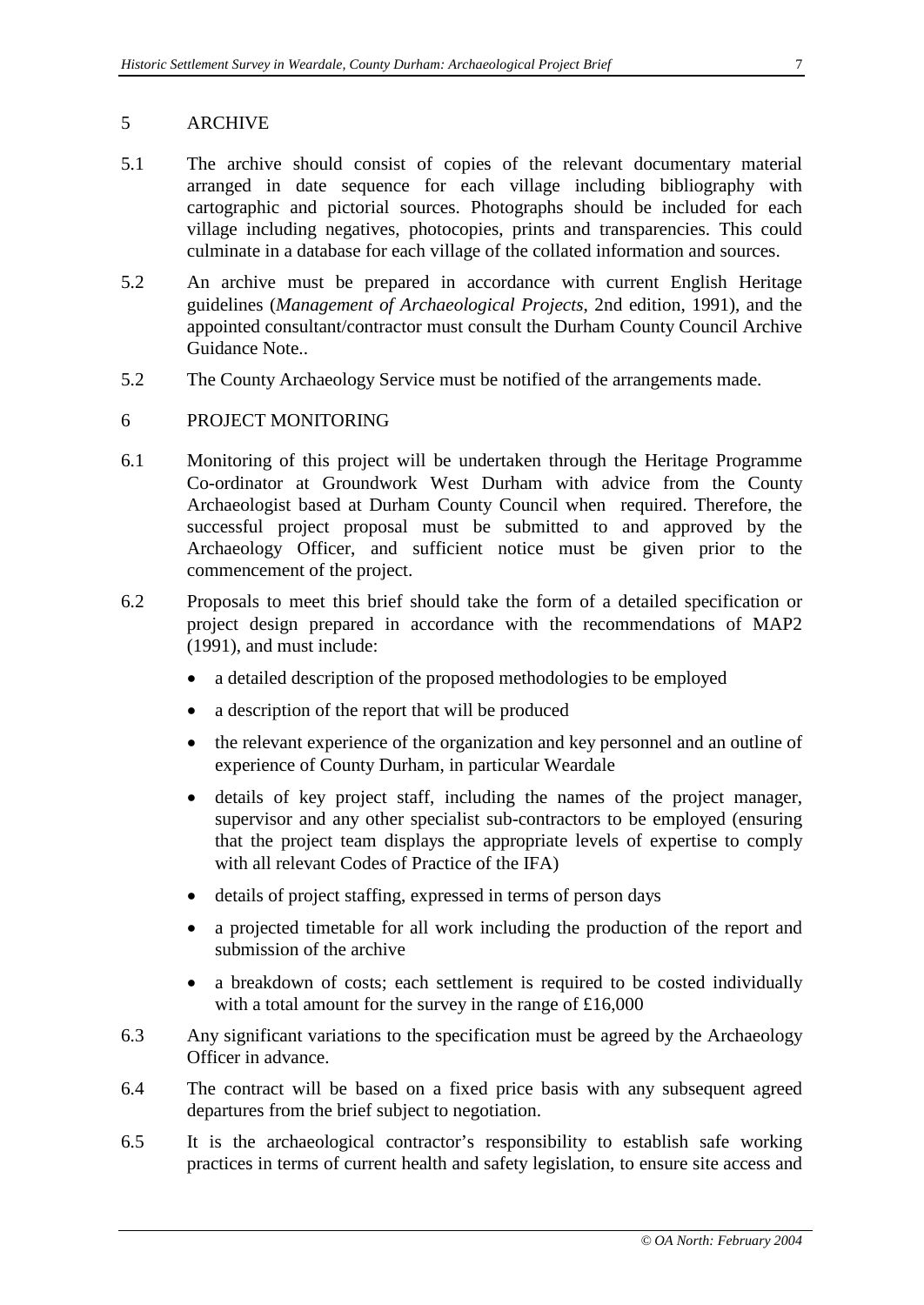to obtain notification of hazards if required. In addition, indemnification will be required for any property owners or landowners against any loss, damage or claims as a result of the survey and accept liability for any personal injury, loss or damage sustained whether by negligence or otherwise.

### 7 PUBLICATION

- 7.1 The information gathered in the survey will be used in the design and development of a booklet to be produced by the Weardale Society as part of the Mineral Valleys Project. Appropriate acknowledgements will be included.
- 7.2 Provision should be made for a summary report to be submitted to a suitable regional or national archaeological journal within one year of completion of fieldwork, if relevant results are obtained.

## BIBLIOGRAPHY

Atkinson, F, 2001 *Life and Tradition in Northumberland and Durham*, 2<sup>nd</sup> edn, Bishop Auckland

Bowes, P, 1996 *Picturesque Weardale Revisited*, Bishop Auckland

Bowes, P and Wall, T, nd *Rookhope's Landscape Legacies*, Nenthead

Crosby, J, 1989 *Weardale in Old Photographs*, Gloucester

Crosby, J, 1993 *Weardale, a Second Section in Old Photographs*, Stroud

English Heritage, 1991 *Management of Archaeological Projects,* London

English Heritage, 2000 *Power of the Place,* London

Fordyce, W, 1857 *The History and Antiquities of the County Palatine of Durham,*  Newcastle Upon Tyne

Graham, JJ, 1939 *Weardale Past and Present*, Gateshead

Roberts, BK, 1996 *Landscapes of Settlement,* London

Surtees, HC, 1925 *The History of the Parishes of Rookhope, Westgate and Eastgate*, no location

Whellan, F and Co, 1894 *History, Topography and Directory of the County Palatine of Durham*, London

### *Other references that should be consulted:*

Ryder, PF, 2003 *Non-Conformist Chapels and Meeting Houses in Lower Weardale*, unpubl rep – held at SMR

Ryder, PF, 2003 *Non-Conformist Chapels and Meeting Houses in The Durham AONB*, unpubl rep – held at SMR

Transactions of the Architectural and Archaeological Society of Durham

Archaeologia Aeliana

The Bonny Moor Hen – The Journal of the Weardale Field Society